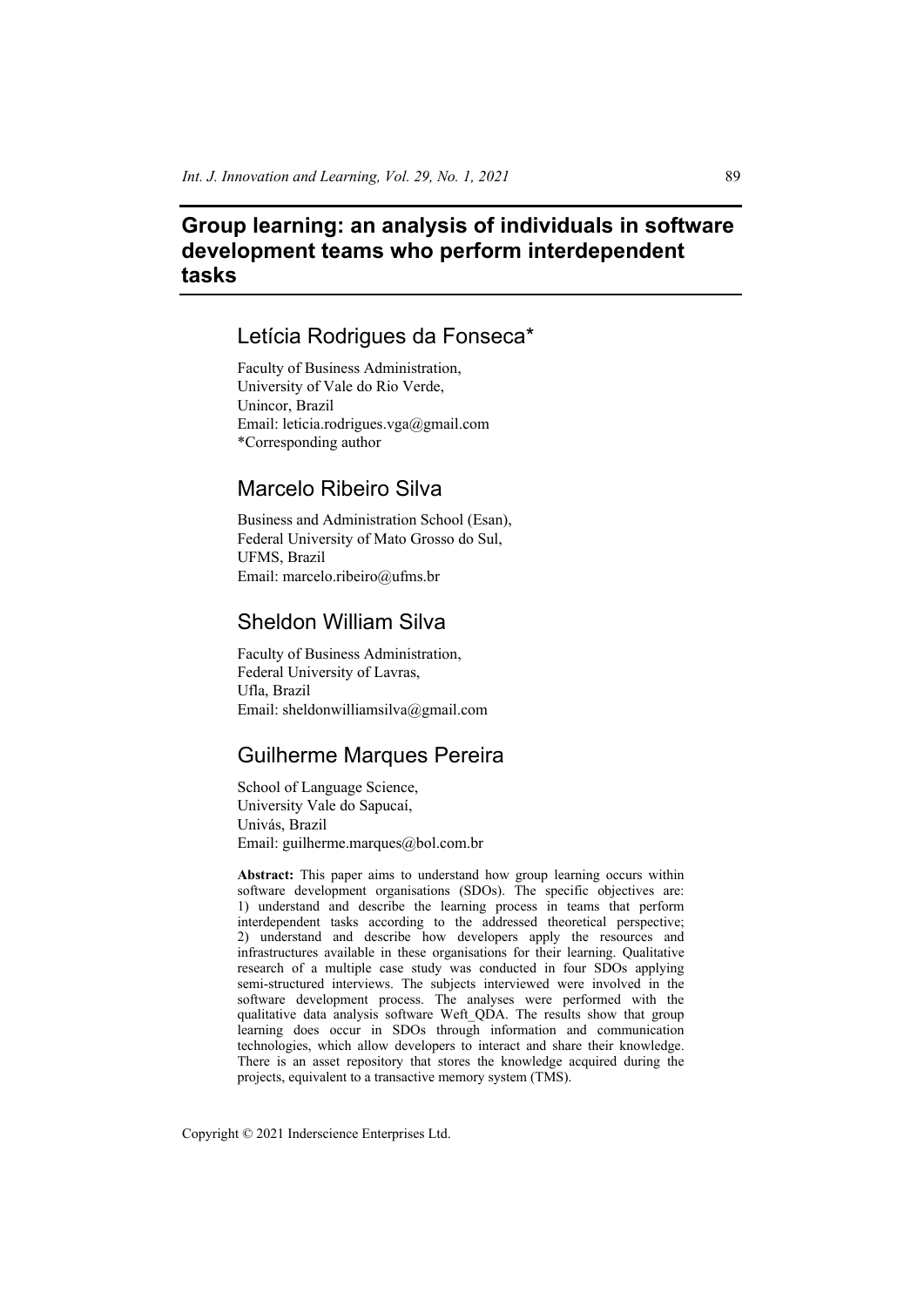#### 90 *L.R. da Fonseca et al.*

**Keywords:** group learning; interdependent tasks; software development organisations; SDOs.

**Reference** to this paper should be made as follows: da Fonseca, L.R., Silva, M.R., Silva, S.W. and Pereira, G.M. (2021) 'Group learning: an analysis of individuals in software development teams who perform interdependent tasks', *Int. J. Innovation and Learning*, Vol. 29, No. 1, pp.89–105.

**Biographical notes:** Letícia Rodrigues da Fonseca is a Doctor in Business Administration, a Professor of two Postgraduate Programs (Master's) in Sustainability in Water Resources and Management and Planning and Teaching, both at the University of Vale do Rio Verde, Unincor, Brazil. Her research areas are organisational learning, knowledge management, management of information technologies, sustainability management, and innovative teaching practices.

Marcelo Ribeiro Silva is a Doctor in Business Administration, a Professor of undergraduate courses of Business Administration, Managerial Process, and Public Management, and a Professor of Postgraduate Program of Master's in Public Administration in the Federal University of Mato Grosso do Sul, UFMS, Brazil. His research areas are group learning, collective learning, organisational learning and public management.

Sheldon William Silva is a Doctorate student in Administration of Federal University of Lavras, UFLA, Brazil. He was also an Effective Professor of Basic, Technical and Technological Education at the Federal Institute of Northern Minas Gerais – Araçuaí Campus in the area of Administration and Business. His research areas are enthusiastic and user of active learning methodologies, and entrepreneurship in contents of the management area.

Guilherme Marques Pereira is a Doctor in Science of Language, and a Professor of Undergraduate and Postgraduate courses at the Varginha's Cenecista College. His research areas are agribusiness, financial management of organisations, investment management, and language sciences with an emphasis on discourse analysis.

## **1 Introduction**

The Brazilian market for software and services has increased considerably in the last years. According to ABES – Brazilian Association of Software Companies (ABES, 2016), Brazil is considered the sixth-largest market in the world, with investments of US\$152 billion. The domestic market, which includes hardware, software, and services, generated US\$60 billion, representing 3.3% of the Brazilian GDP and 2.7% of total investments in information technology (IT) worldwide. From this amount, US\$11.3 billion came from the software market, a growth of 30.2% compared to the previous year (2014). ABES has also identified about 13,950 companies in the national market that are dedicated to the development, production, and distribution of software.

However, the fierce competition is manifested in the same proportion as the opportunities. National software competes against each other and those from foreign countries, since there are not many trade barriers or legal restrictions against importing international products (Tonini et al., 2008). Moreover, this industry is distinguished by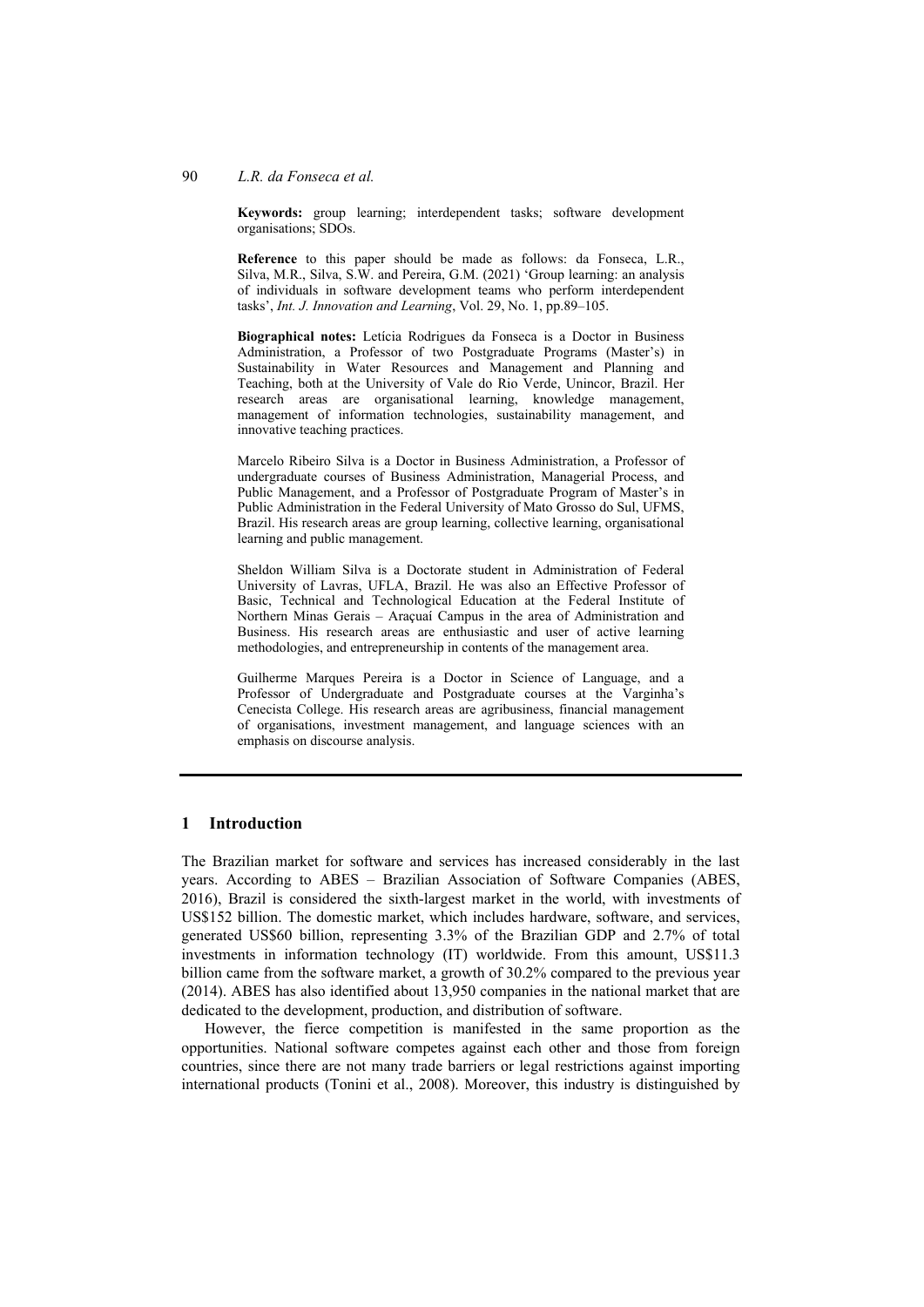the rapid pace of evolution, which brings frequent changes to products, services, processes, and technology itself (Maurer et al., 2002; Niasi, 2009; Toniolo, 2011; Corniani, 2015).

According to Albertin (1999), the current economy denominated 'economy of knowledge' is based on the application of human knowledge to everything it produces and how it is produced. Knowledge is considered the most important element in the processes related to products and services, from their development to their delivery and support in the application. The added value is acquired through human intelligence instead of the physical effort of workers. Innovation, rather than access to resources or capital, becomes the critical factor, because in this new economy, being able to enter and remain in the market is difficult when the products have a competitive life of no more than one year, one month, one week, or a couple of hours, as it happens to financial products (Chuang et al., 2016; Elliott and Pedler, 2018).

Clients are becoming more demanding as they expect companies to provide better quality, differentiated products, and low prices. For this reason, the key assets in organisations will be those able to develop new products and services, meeting the expectations of the market and answering to the proposition of the new economy: make your own products obsolete before your competition does (Perez and Famá, 2015; Tidd and Bessant, 2015; Chuang et al., 2016).

It is believed essential for software development organisations (SDOs) to create a work environment conducive to continuous learning, even at the group level, in order to deal with the challenges of the new economy and remain competitive in the market. Software development is an individual activity, as its result depends on the particular way in which the developer learns how to apply his technological knowledge to transform the user requirement into a computational artefact. Nevertheless, it also depends on the collective efforts of a team with skills and competence that complement each other through interdependent tasks which will generate the final product (Tonini et al., 2008; Marks and Lockyer, 2004; Gondal and Khan, 2008; Lin, 2018; Raelin, 2018).

This problematisation led to the following research questioning: how do the members of a development team interact and share their expertise and conceive new knowledge from the analysis and combination of each other's expertise? How can the members of a development team access the knowledge generated in the group and employ it in the future?

In this context, the main objective of this study is to understand how group learning occurs within SDOs. The specific objectives are

- 1 understand and describe the learning process in teams that perform interdependent tasks according to the addressed theoretical perspective
- 2 understand and describe how developers apply the resources and infrastructures available in these organisations for their learning.

Software production is considered a socio-technical activity due to the interaction between developers with specific skills of development technology and methodology (Sawyer, 2004; Huckman et al., 2009). Thus, this study tried to analyse one of the group learning perspectives which explores the task mastery in teams with interdependent tasks to understand how developers learn at the group level to perform their duties (Edmondson et al., 2007). From this perspective, group learning is the result of the communication and the coordination that build the knowledge shared by the individuals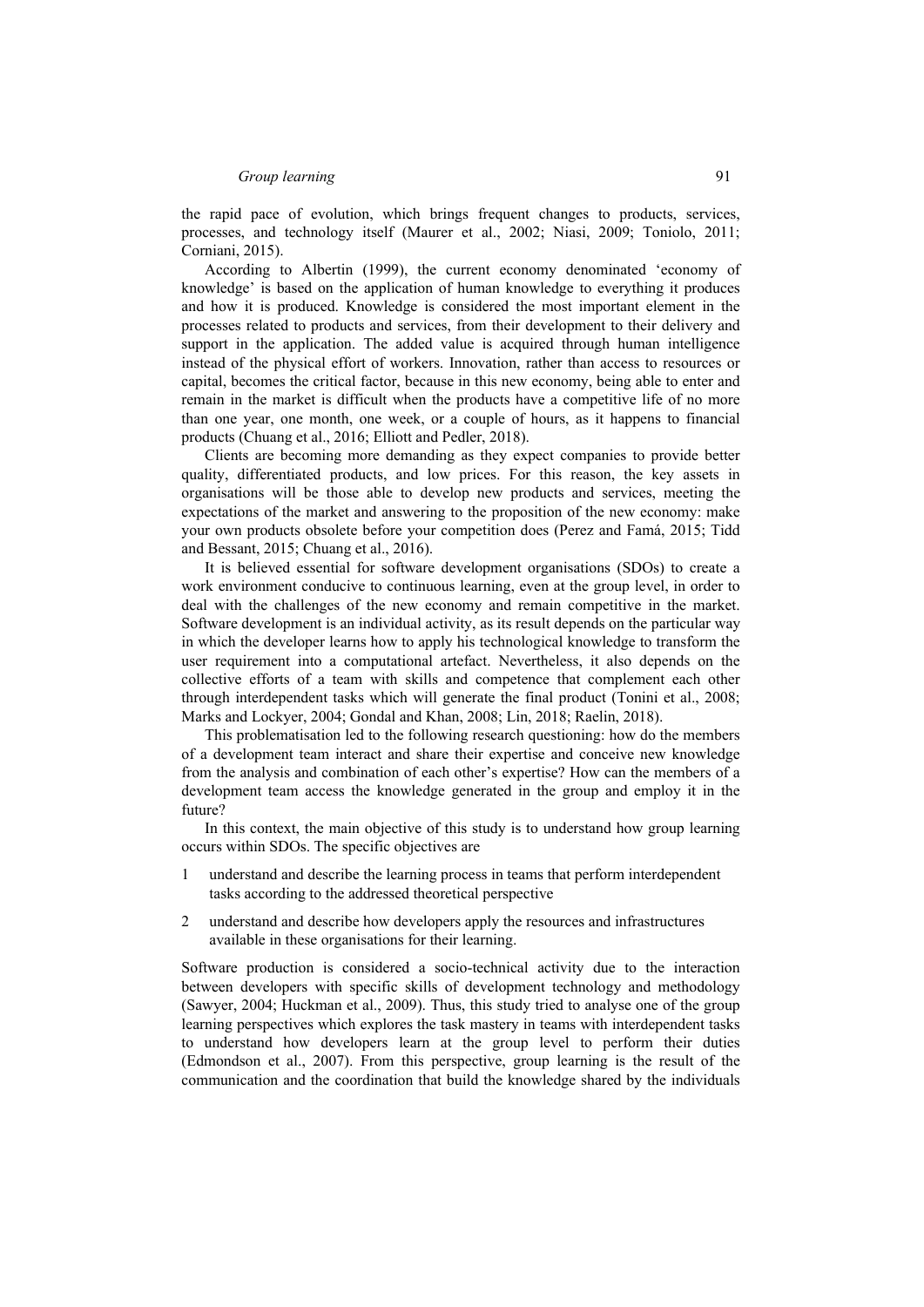about the team, the tasks, the resources and the context (Edmondson et al., 2007; Elliott and Pedler, 2018).

This approach studies how the group promotes learning to enhance the quantity and quality of their collection of knowledge available to perform the task. The focus is on the coding, storage, retrieval and communication of information between team members. Scholars who advocate this perspective seek to understand the relationship between team cognitive systems and team task performance, referring to team-level cognitive constructs with terms such as shared mental models, transactive memory systems (TMSs), social cognition, among others. All these terms are similar, as they describe cognitive systems present in the team that encode, store, retrieve and communicate knowledge, and are also applied to predict task performance (Edmondson et al., 2007; Silva et al., 2016).

Shared cognitions of a team emerge from both combination and compilation processes, and involve the exchange of information, ideas, knowledge and perceptions within the group over time. This exchange may occur through different means, such as social interactions, shared experiences about the task; formal interventions; among others. Shared cognitions provide the 'basis' for teamwork (Kozlowski and Bell, 2008; Silva et al., 2016).

According to Lewis et al. (2005), the performance of a team working with product development depends on the collaborative processes used by its members to combine and integrate their unique knowledge. Furthermore, Moreland and Myaskosvsky (2000) explains that as the members collaborate, they encode, interpret and remember information together and, as a result, the knowledge created is infused in the structures and processes of the team.

A TMS refers to a collective memory system for encoding, storing, retrieving and sharing the group knowledge (Hollingshead, 2001; Wegner, 1986). According to Kozlowski and Bell (2008), this concept was introduced to explain how close relationships promote the development of a shared memory. Each team member relies on the others as an external memory aid and, by doing so, becomes part of a more extensive system. For Lewis et al. (2005), these systems are developed over time, as the members communicate, observe their actions and come to rely on each other's ability to be in charge of different, and complementing tasks.

Members of teams that have developed a TMS remembered to collective apply a more significant amount of task-critical knowledge, to coordinate members' interactions more efficiently and had a higher performance when compared to teams without a TMS (Liang et al., 1995; Moreland and Myaskosvsky, 2000).

As Lewis et al. (2005) described, several laboratory studies were essential to bring the TMS concept and its effects to the attention of researchers and professionals. For these authors, one goal of those studies was to demonstrate how TMS enhances task-performance in tasks for which it was first developed. However, for Lewis et al. (2005), this approach does not include the fact that most organisational workgroups, as well as in SDOs, perform a variety of tasks, both in a single project and in subsequent flows of projects over time (Waller et al., 2002).

On the other hand, software development environment requires dynamic and highly complex activities, and time is one of the critical success factors (CSFs) because the market is multimillionaire and extremely competitive. Therefore, knowing the effects TMS has in an environment with dynamic tasks is essential to understand the real impact of such effects in SDOs.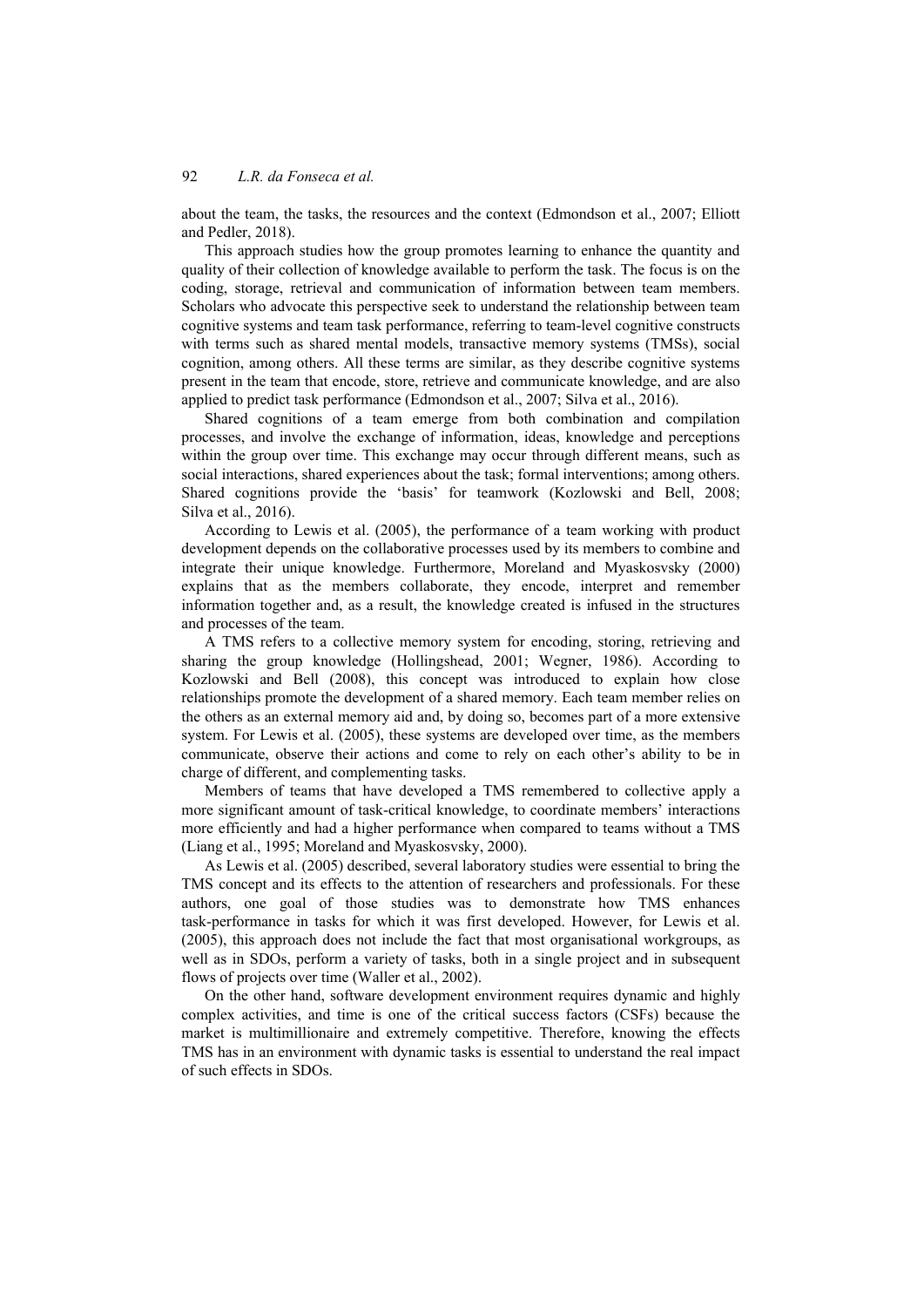#### *Group learning* 93

At first, SDOs followed the traditional paradigm of software development known as 'life cycle', which was designed to provide a sequence of activities recognised as ideal ones to conceive a computational artifact and that did not allow alternatives, described as:

- 1 understanding the requirements
- 2 modelling
- 3 encoding
- 4 tests.

These activities are interdependent and include more than one person in the development process, and the input for the next phase depends on the result of the previous one.

After 'Agile Manifesto', many SDOs are choosing to follow this new development paradigm that puts more value in the interaction between software experts rather than in processes and tools applied in the task. According to this paradigm, there is no strict process of development, and developers are encouraged to learn how to innovate and make better decisions that allow superior results in the software development process (Chen and Lin, 2019).

An excellent example of this development practice is the technique called minimum viable product (MVP), which is derived from the Lean start-up methodology. MVP seeks the development of prototypes or reduced and simplified versions of a system to validate its viability with the customer, before delivering the final product.

This technique values the interaction and the learning by allowing the experts to develop new solutions during the product design process, better understand the customers' requirements, identify the processes that must be improved, in addition to establishing an environment with fewer uncertainties and delivering the final product in a shorter time (Tripathi et al., 2019).

For Tindale et al. (2008), team members work as information banks that, when interconnected, originate a more substantial database which can be accessed by all members at any given time. However, in order to make use of this information, team members must first recognise it as useful and share it, so the 'group unit abstracts it'.

Thus, group learning is a complex process, once it involves an individual, a common and coherent understanding, as well as a social context that motivates people to build and maintain a shared cognition (Zaccaro et al., 2008; Abbariki et al., 2017; Raelin, 2018).

A TMS is developed in a team when its members interact and discuss seeking to abstract and retain the knowledge about each other's skills and abilities (Abbariki et al., 2017). Coordinated and effective teamwork requires all its members to know 'who-knows-what' and 'who-can-do-what'. This knowledge stored in the TMS, which is interconnected with everyone in the group, allows the establishment of informal liability systems so that key individuals – specialists in performing specific tasks – can be summoned by the team to apply their skills whenever it is required (Edmondson et al., 2007; Wilson et al., 2007; Silva et al., 2016; Lin, 2018).

The interconnections between team members are usually established following the workflow. Learning tends to occur along with these interconnections, and the essential knowledge for the task is stored in and accessed from a TMS (Kozlowski and Bell, 2008; Silva et al., 2016).

According to Edmondson et al. (2007), a team with a functional TMS shows a better performance in their tasks by making fewer errors. Besides, the team can easily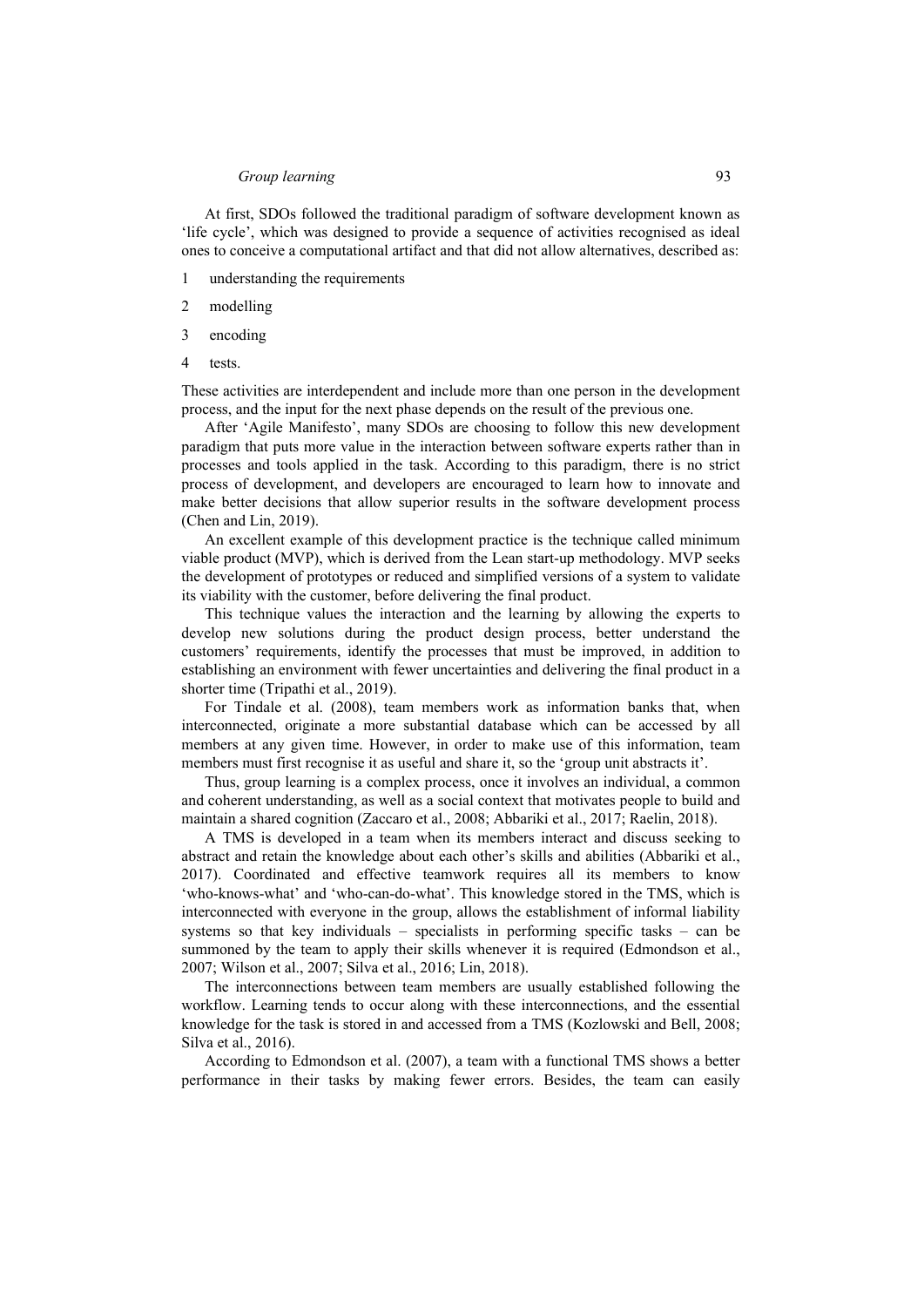coordinate their tasks, once their members know precisely what to do and when to do it. The task is performed faster because there is no need for lengthy discussions to find a solution. The TMS also enables the team members to provide feedback to each other.

Identifying effective and ineffective behaviour can trigger an alert when a task is not performed correctly (Ellis et al., 2008). TMS allows information that is not valid for the task to be selected or rejected and make assumptions about how the environment will respond to certain actions based on the stored knowledge (Day, 1994).

Edmondson et al. (2007) also believe that some team characteristics can inhibit the development or functionality of a TMS. For instance, large-sized teams may not interact effectively. Moreover, task rotation can generate individual expertise in several functions, making interdependent tasks unnecessary.

The development of a TMS can also be affected when the team presents an inferior performance compared to its members in memory tasks, and when there is a tendency to discuss shared knowledge rather than personal knowledge, jeopardising the understanding and recognition of individual skills and abilities. Some context characteristics may also influence it. In a dynamic context, with great task rotation, individuals may demonstrate difficulty in retaining unutilised knowledge, whereas that may not occur in a stable context (Edmondson et al., 2007; Silva et al., 2016).

Therefore, work teams with interdependent tasks must cease to be a group of individuals in order to become a cohesive unit in which there are interaction and communication, so it is possible to gain a common understanding about the work process and the required knowledge to perform it and thus, resulting in learning at the group level (Sessa and London, 2008; Raes et al., 2015; Raelin, 2018).

### **2 Methodology**

This research applied a qualitative approach, considering the problem and objectives proposed in this study. It seemed the most adequate since there are no reliable explanations to the proposed problem, hence the need to adopt an exploratory and descriptive approach (Godoy, 1995). For Berg (2004), the qualitative research answers questions by investigating social environments. It allows the researcher to share in the understanding and perceptions of the individuals who live in those environments, how to interpret people's behaviours and the meanings they attribute to the experienced situations.

This paper can be considered a multiple case study, when the researcher identifies the need to study several individual cases that keep an important correlation with each other in order to understand a phenomenon as a whole (Yin, 2006). Therefore, we can construct a more straightforward and useful typology by focusing on the theoretical (or descriptive) purposes or research objectives of a case study to describe, explain, or interpret a particular 'case' and which can be either inductive or theory-guided. They are explicitly structured by a well-developed conceptual framework that focuses attention on some theoretically specified aspects of reality and neglects others (Levy, 2008).

Benefits with a multiple case study are that the author can analyse the data within each situation and across different situations. The researcher studies multiple cases to understand the similarities and differences between the cases and therefore, can provide the literature with essential influences from its differences and similarities. Other benefits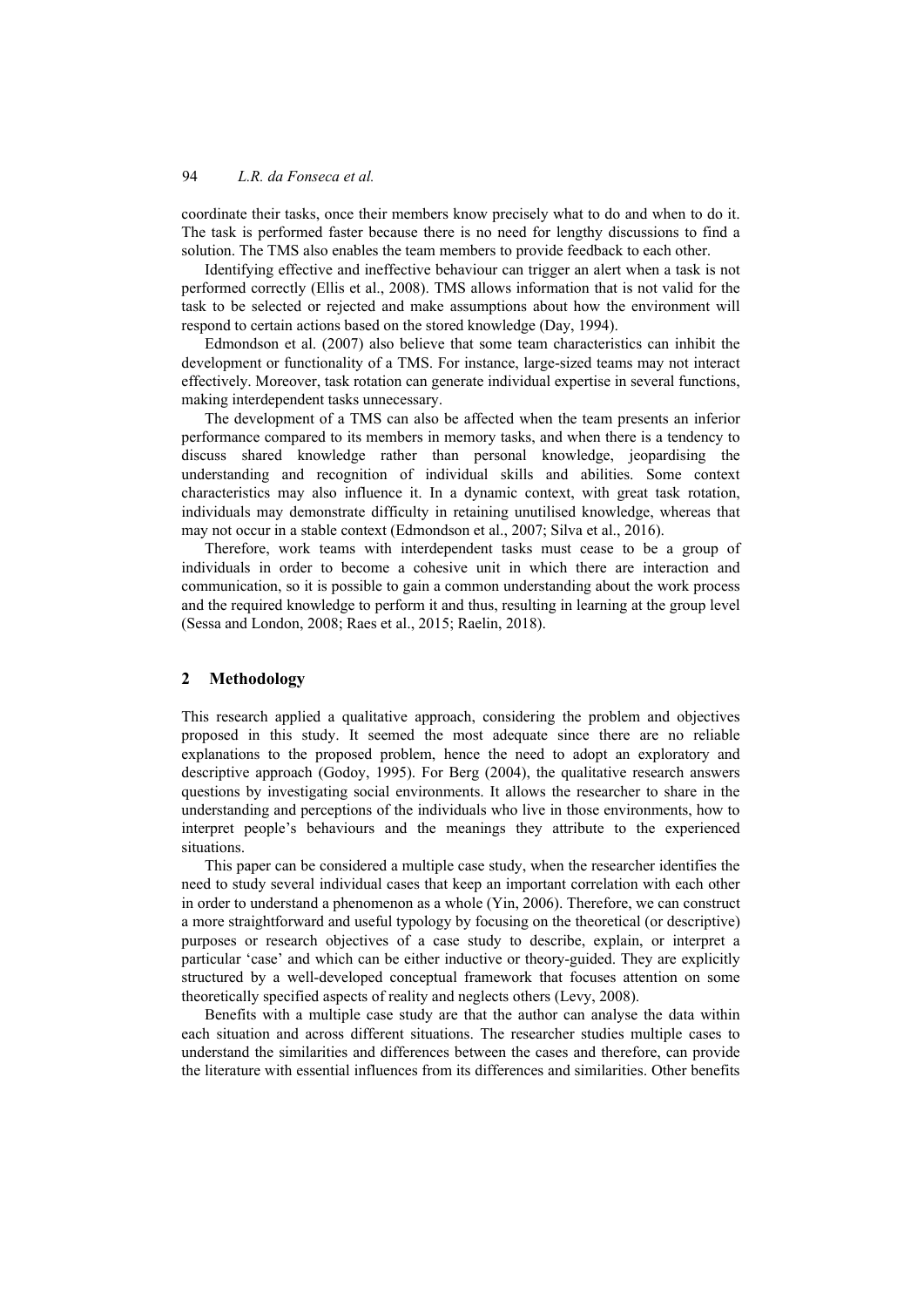#### *Group learning* 95

are that the evidence generated from a multiple case study is strong and reliable, and the author can clarify if the findings from the results are valuable or not (Gustafsson, 2017).

Four SDOs were studied following Yin's (2006) argument. In this author's view, even when the research is based upon two case studies, the possibility of replicating the results in contexts with similar conditions is higher than in a single case study. Table 1 brings a brief description of the companies participating in this case study, which have decided not to disclose their business names.

| <i>SDO</i> | Activity description                                                                                                                                                                                                        | Main characteristics                                                                                                                                                          |
|------------|-----------------------------------------------------------------------------------------------------------------------------------------------------------------------------------------------------------------------------|-------------------------------------------------------------------------------------------------------------------------------------------------------------------------------|
| A          | Offers information technology solutions:<br>customised project development; financial<br>market and public administration products;<br>outsourcing.                                                                         | Established in 1991, with regional<br>branches in the southeast, south and<br>northeast Brazil and clients in over 13<br>Brazilian states. Employs around 250<br>people.      |
| B          | Specialises in developing systems for academic<br>management. Competitive advantage related to<br>the professional management of educational<br>institutions processes in a simple, but<br>technological and efficient way. | Established in 1989, with branches in<br>the south and southeast Brazil and<br>clients including public and private<br>educational institution. Employs<br>around 150 people. |
| C          | Its broad portfolio includes a software factory<br>in southeast Brazil. It is certified in the CMMI<br>$(SEI)$ level 3 and ISO 9001-2000 (ABNT)<br>standards to meet market demands.                                        | Established in 1991, has clients from<br>public and private sectors. Employs<br>around 1.500 people, of whom 70<br>work in the software factory.                              |
| D          | Provides services to the corporate and<br>government market. Performs outsourcing<br>projects in systems development and<br>maintenance all over Brazil, through its<br>software factory or outsourcing.                    | Established in 1994, with branches in<br>the southeast Brazil. Employs around<br>200 people.                                                                                  |

**Table 1** Studied companies and their main characteristics

| <b>SDO</b>   | Interviewed employee | Job description              | Time with the company |
|--------------|----------------------|------------------------------|-----------------------|
| $\mathsf{A}$ | Developer 1A         | Director of operations       | 4                     |
|              | Developer 2A         | Project manager              | 3                     |
|              | Developer 3A         | Requirement analyst          | 3                     |
| B            | Developer 1B         | Customer service team leader |                       |
|              | Developer 2B         | Business specialist          | 8                     |
|              | Developer 3B         | Analyst and programmer       | 6                     |
|              | Developer 1C         | SEPG manager                 | 12                    |
|              | Developer 2C         | Project leader               | 13                    |
|              | Developer 3C         | Analyst and designer         | 8                     |
|              | Developer 1D         | Technology manager           | 7                     |
|              | Developer 2D         | Analyst and programmer       | 5                     |
|              | Developer 3D         | Analyst and programmer       | 12                    |

#### **Table 2** Characterisation of interviewees

The authors interviewed professionals involved in the software production process of the participant companies who had been hired for at least one year to obtain information from people with a consolidated perception of their work environment. The developer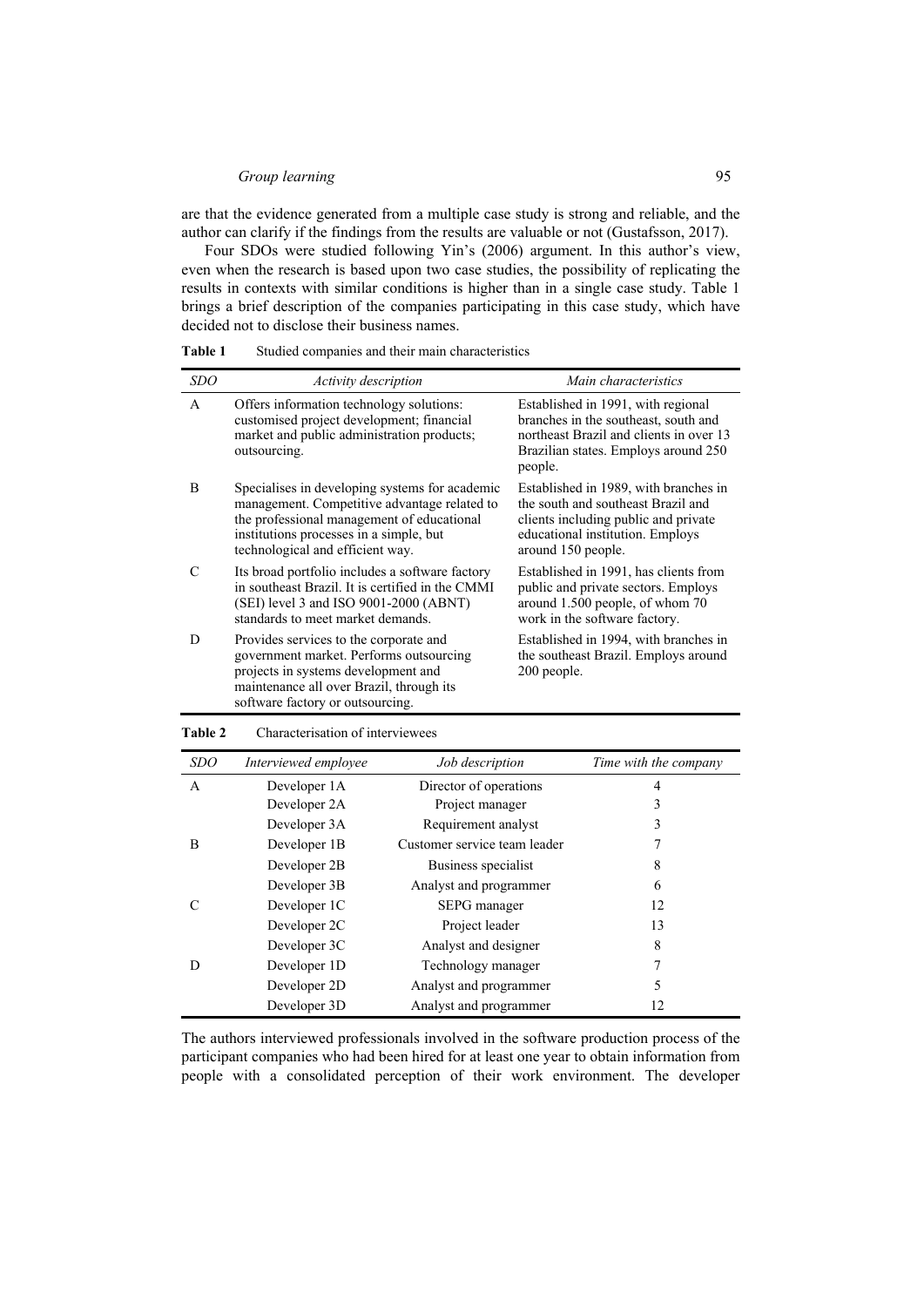interviewed with the least time at the SDO company had been working there for three years. Table 2 presents the characterisation of the developers who participated in this study.

It should be noted that this paper is part of a much larger study resulting from a doctoral thesis. Although the interviews were conducted in November 2011, the data was sent again to the researched companies in June and July 2016 to be updated and revalidated. Thus, new information was aggregated, and others disregarded when compared to the original data.

There were three interviewees in each SDO due to data saturation, i.e., when comparing the answers of the second interview with the first, there were too many similarities with few specifics. Therefore, three interviews in each organisation were enough to meet the objectives of this study.

The data collection method adopted was the semi-structured interview. This method was the only one applied because the studied companies did not allow the participant and non-participant observation nor the documentary analysis.

The interviews were transcribed by the authors using a text editor. Afterwards, the files \*.txt were inputted in the Weft\_QDA software, which processes qualitative data through four basic functions: organised data storage – in analytical or demographic categories elaborated by the researchers; data search and classification by categories: interview transcripts, field notes, documents, reflections or observations; data correlation established through several queries; search results available in texts or tables.

A thorough reading of transcripts enabled the identification of excerpts from texts that described how SDOs work teams learn to perform interdependent tasks at the group level through the coding method.

Coding is the process in which the data being analysed is defined, and it involves identifying and registering one or more pieces of text or other data, as parts of the general framework that, somehow, exemplifies the same theoretical and descriptive idea. Usually, several passages are identified and then related to an idea. Thus, all the text, among other elements, that refers to the same thing or exemplifies the same thing is grouped and coded with the same name. Coding is a way to index or categorise the text to establish a structure of thematic ideas about it (Gibbs, 2009).

### **3 Results and discussion**

This research tried to identify and understand how the TMS is formed within development teams in the SDOs that participated in this study based on the interaction, communication, encoding, storage and retrieval of knowledge between their members, processes which characterise learning at the group level according to the theoretical perspective reviewed in this paper.

Regarding the research questioning that aims to understand how the members of a development team interact and share their expertise and conceive new knowledge from the analysis and combination of each other's expertise, the results determine that SDOs use information and communication technology to promote the interaction and the sharing of knowledge and experiences between developers. When software experts share their 'personal' meanings, the data they are based on are challenged, and the other team members examine the reasoning and logic that led to their conclusion. Learning occurs at this exact moment, as new knowledge is generated from the combination and analysis of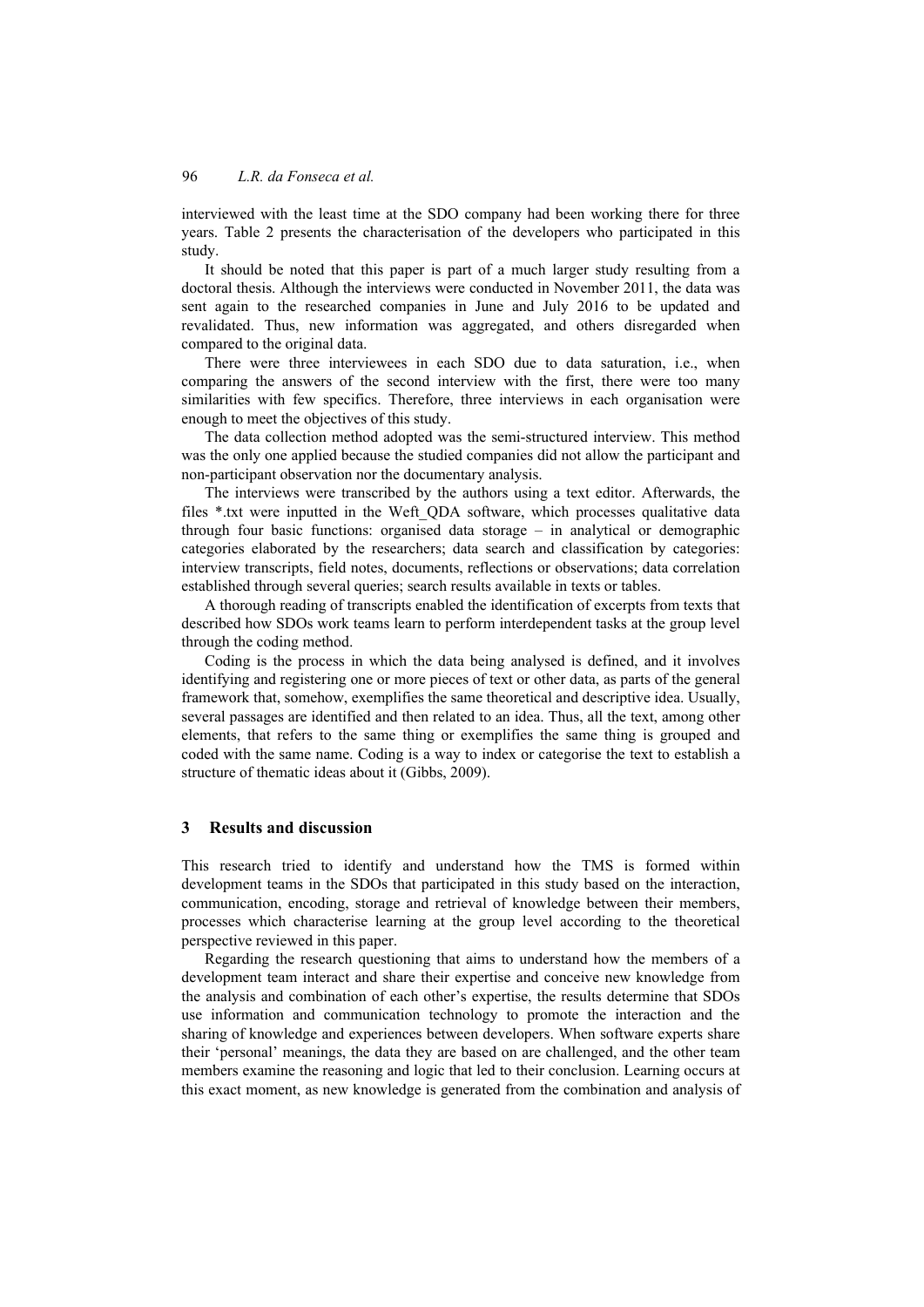personal meanings from the team members. This meaning, called 'collective', is the one shared by everybody, consisting of standards, strategies and assumptions that determine how the work must be done (Dixon, 1997, 1999; Baborska-Narozny et al., 2017; Lin, 2018).

It was possible to identify that developers learn collectively by using discussion forums, described as message boards, that allow their posting of doubts, problems and information, so that team members can offer solutions, support propositions of the participants and apply the stored knowledge regarded as useful in future situations which show the same context. There, all members of a group can read and discuss the subjects being addressed (Baborska-Narozny et al., 2017; Lin, 2018). In general, the organisation and proper functioning of virtual discussion forums depend on moderators or administrators who add, edit, delete or remove inappropriate topics and messages (Mill, 2006). According to developers' statements:

> We have some mechanisms here in the software plant for knowledge management. So, we have discussion forums. The analysts feed those discussion forums (Developer 1C).

> For example, today, we use a kind of forum. Well, there are some experts responsible for moderating those forums. There are forums, there, for Dot.Net, for Java, for the process. And there, you can post questions (Developer 2B).

> We have a mailing list that the team uses to communicate about topics related to our projects. We also use it to get tips on how to do something in the right way, in the best way. There is an exchange of information (Developer 2D).

Developers also learn collectively by using Wikis, websites fully editable in which users can read or add content. This functionality makes Wikis an excellent collaboration tool for the online environment. Several authors can gradually edit and update content in the Wiki site and, over time, this content becomes common knowledge to the entire group of collaborators at Wiki (Augar et al., 2004; Lin, 2018).

Wiki differs from discussion forums on the basis that it is a bank of web pages that works as an encyclopaedia. Wiki contributors add content about a specific subject, increasing the number of pages on this 'virtual book'. On the other hand, a forum allows its members to ask questions related to a specific topic in order to obtain answers and solutions from the participants, who can also discuss each other's answers according to their repertoire of knowledge and experience. In the developers' own words:

So, we have a Wiki. The input is made by analysts (Developer 2C).

There is a Wiki. The Wiki, I mean, follows the market standard. It is open so that anyone can contribute and all, read articles, add stuff, and it keeps growing (Developer 2A).

Furthermore, developers learn collectively by sharing their knowledge through the repositories that store the knowledge generated in the SDO. Take subversion, for instance, which is a free and open-source code system used to control the versions and manage files, directories and the changes made over time. Its core is recognised as a 'repository', where data is stored to be shared. The individuals with access to this repository can read, write on these files and share the stored information through the company's intranet (Collins-Sussman et al., 2007; Lin, 2018). According to some developers: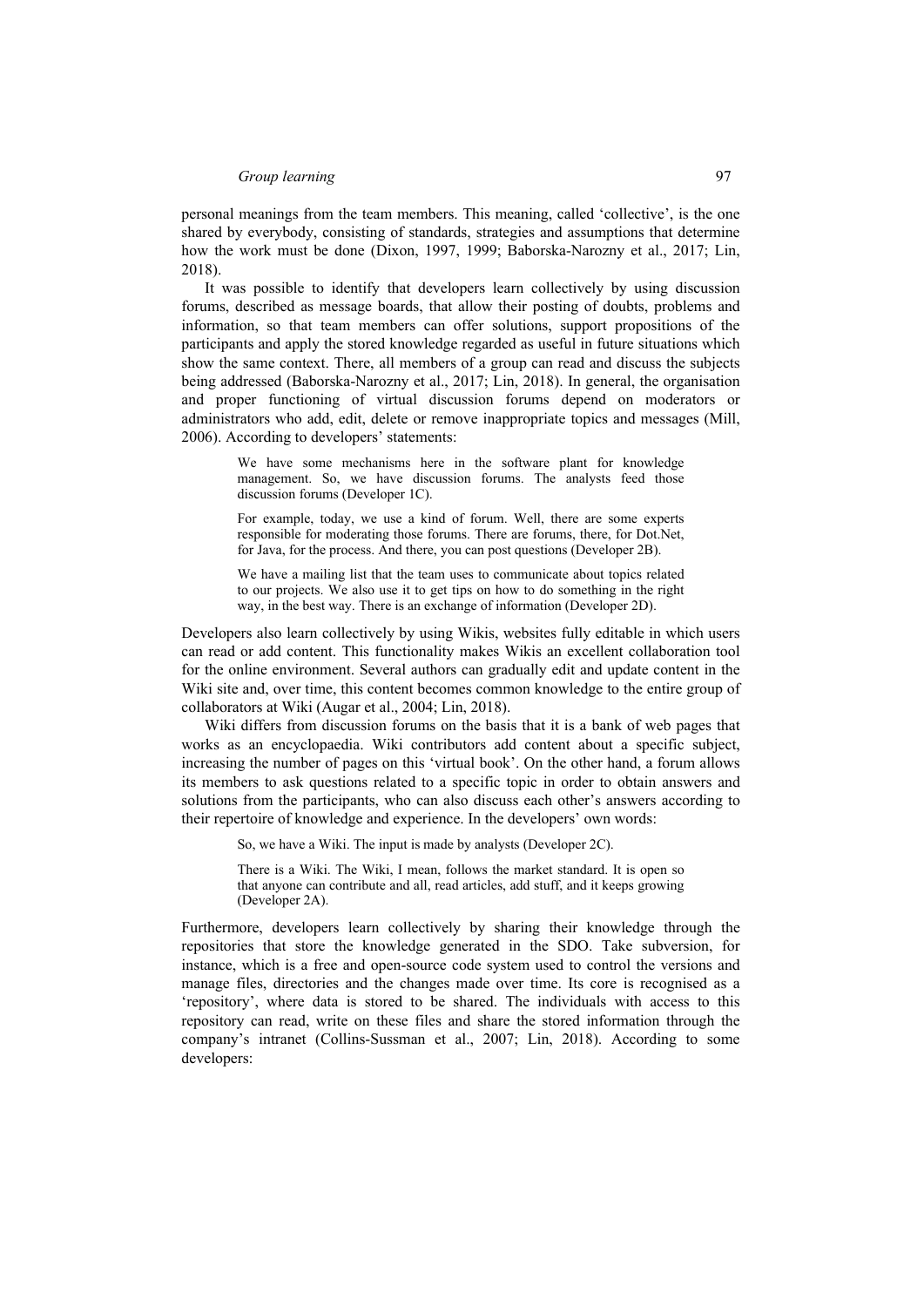#### 98 *L.R. da Fonseca et al.*

This system has the same interface of a web portal or site that is hosted in the company's intranet, where we put/add all our documentation (Developer 2B).

We have a factory web portal which, somehow, contains added knowledge (Developer 1C).

As for the questioning that seeks to understand how the members of a development team can access the knowledge generated in the group and employ it in the future, it was determined that SDOs contribute to the development of TMSs by establishing that the knowledge acquired during projects and the knowledge related to standard process are stored in a repository so that all developers can access it. Moreover, in order to learn how to execute their jobs, developers use the descriptions of the organisation's standard process stored in this repository as a source of knowledge:

> Look, speaking of our company, we have the process management website with the descriptions of the entire development process adopted by the company (Developer 1A).

The standard process can be defined as a group of settings for basic processes that guides all processes in an organisation. In an SDO, the standard software process refers to "a basic process that guides the establishment of a software development process which is common to all projects" [Couto, (2007), p.116].

For the development team to be able to perform their task according to the SDO's expectations, it is required that their members understand this standard software process, i.e., the set of activities, methods and practices used in software production.

The analysis of one of these documents stored in the repository which contributes to the teams' understanding of 'who-knows-what' and 'who-can-do-what' showed that it refers to the assignment mapping of each task:

So, let's say like this, that today, the company hires someone. This person does not know where anything is in the company. If this person opens the site in the *SharePoint*1, they can learn which tools they are going to work with, where to find the installation manuals for these tools and how to install them. Then, they do not have to wait for the IT guy to arrive with the equipment and install it, so they can start working. Just show them the website, its structure, and they can check it and start working (Developer 1B).

From the project, you can usually see the documentation about your job. You do not even get to see all the documents of the project. However, you can see everything you need and what your job requires (Developer 2A).

The repository is used to store both the knowledge acquired during the projects and their 'lessons learned'.

SDOs consider errors as part of the learning process by determining that any errors made during the projects and their respective solutions are recorded in the document 'lessons learned', which is stored in the company's knowledge asset repository. This record contributes to the continuous improvement of projects as it allows developers to analyse it and learn with past mistakes in order to prevent them in the future.

Thus, before starting a new project, developers must identify if there are 'lessons learned' from similar past projects in the SDO's knowledge asset repository. After pondering over the mistakes previously experienced, it is possible to develop new ideas and, from them, create new schemes and theories to obtain better results in future projects. According to some developers: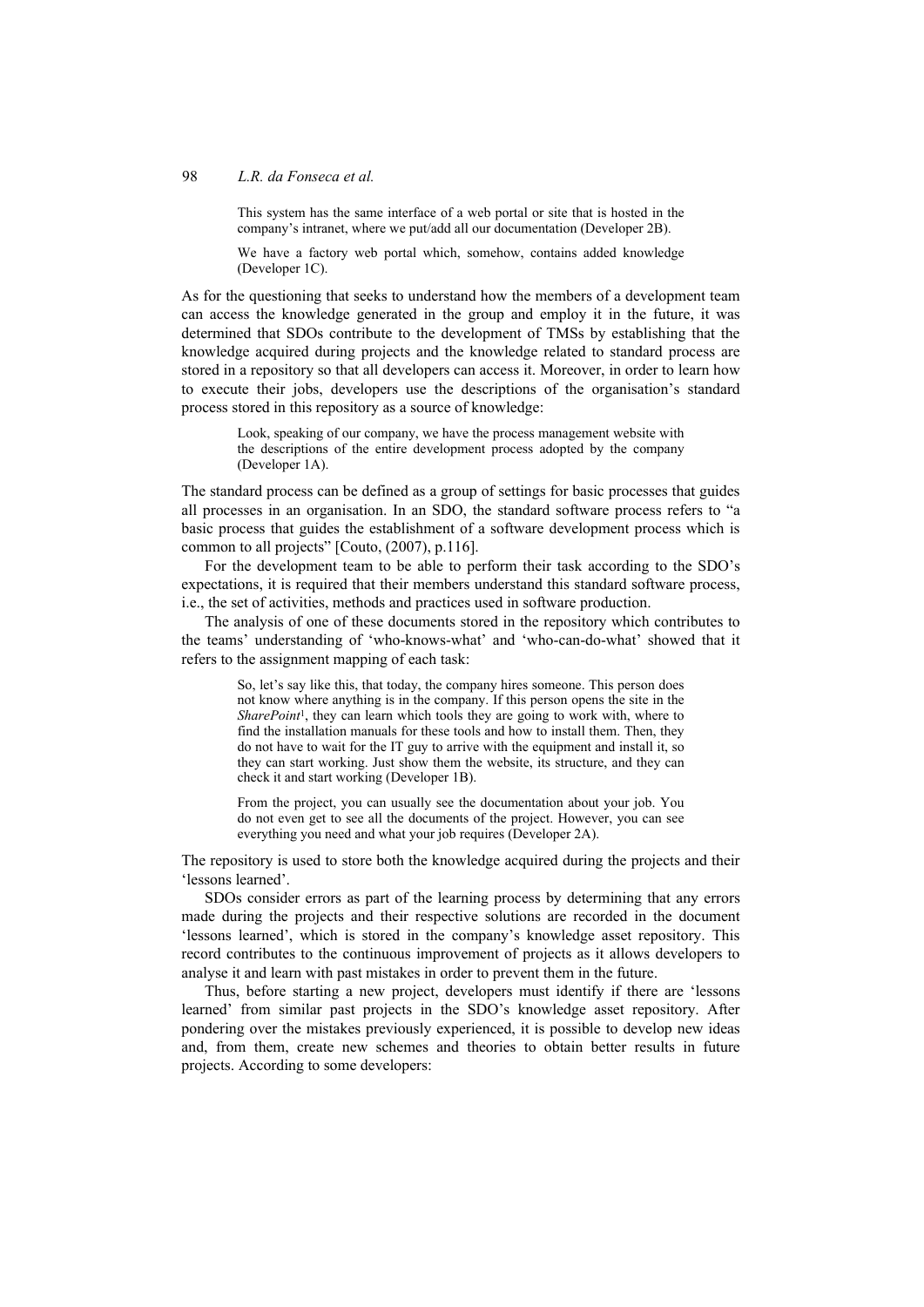## *Group learning* 99

So, lessons learned, that is what we call them, are, in fact, problems found during the *Sprint*2, whether it is about a deadline or lack of documentation or information, all of that is recorded. We put that in a repository so that we can go back in future projects and say: "Ah, they had problems with this, with that." Then, this does not happen again (Developer 1B).

The lessons are stored together, with the final Sprint, in this tool we have (Developer 1D).

Ah, we have a document of lessons learned. It is available in the repository. We have a shared repository that we use nowadays. So, then, all the team has access to that documentation (Developer 2B).

Every new project cycle we have this [...] It is a document that, actually, is in our repository of assets as the lessons learned in that project. You can make it either during the project or after you finish it. It is one of the artifacts that we create, there, during the project (Developer 1C).

The repository also allows the reuse of knowledge related to the best practices adopted in previous projects.

This knowledge of best practices turns out to be described in the documents of process, models and all. And we end up having a more technical one, which are the tools we developed, the methods to perform specific tasks. So, all of that, let's say, that could be applied in another project, is filed in this repository. However, for example, nowadays, we have… There must be, I do not know, about 12 projects designed, and everybody has access to any of them. Sometimes, someone is being considered for another project, and they have it there, they can look at the matrix, check the plan, the schedule, anything that may affect it (Developer 1A).

We can refer to a knowledge database. And we can make suggestions for this knowledge database. We can reuse assets, that is like: "Ah, this was used in a project three months ago and it worked." Someone goes there, check it, and it already has the assets and all the workflow set (Developer 1D).

We have a repository of asset reuse in the company that receives input of this kind of information: the best practices (Developer 1B).

The knowledge acquired in past projects, especially during the process of solving problems, allows the creation of a frequently asked questions (FAQs), consisting of questions and answers on those problematic situations previously experienced that is available to all developers:

We have the FAQ for solutions, and in fact, our ombudsman tool, our contact centre, is integrated into this FAQ. You can create an FAQ based on a problem that has been solved, I mean, then, you can store that knowledge. You also have the support staff that handles that very well, from problem solutions to best practices. And they also have a monthly newsletter where they send those tips, and those tips are stored in the FAQ too (Developer 1A).

These repositories, as well as the information and communication technologies previously mentioned, can be compared to a TMS. A TMS is developed in teams that perform interdependent tasks when their members interact and discuss with each other to abstract and retain the knowledge about each other's skills and abilities. This interaction generates collective knowledge stored in the TMS, which is interconnected with all the team members so that each individual knows precisely 'who-knows-what' and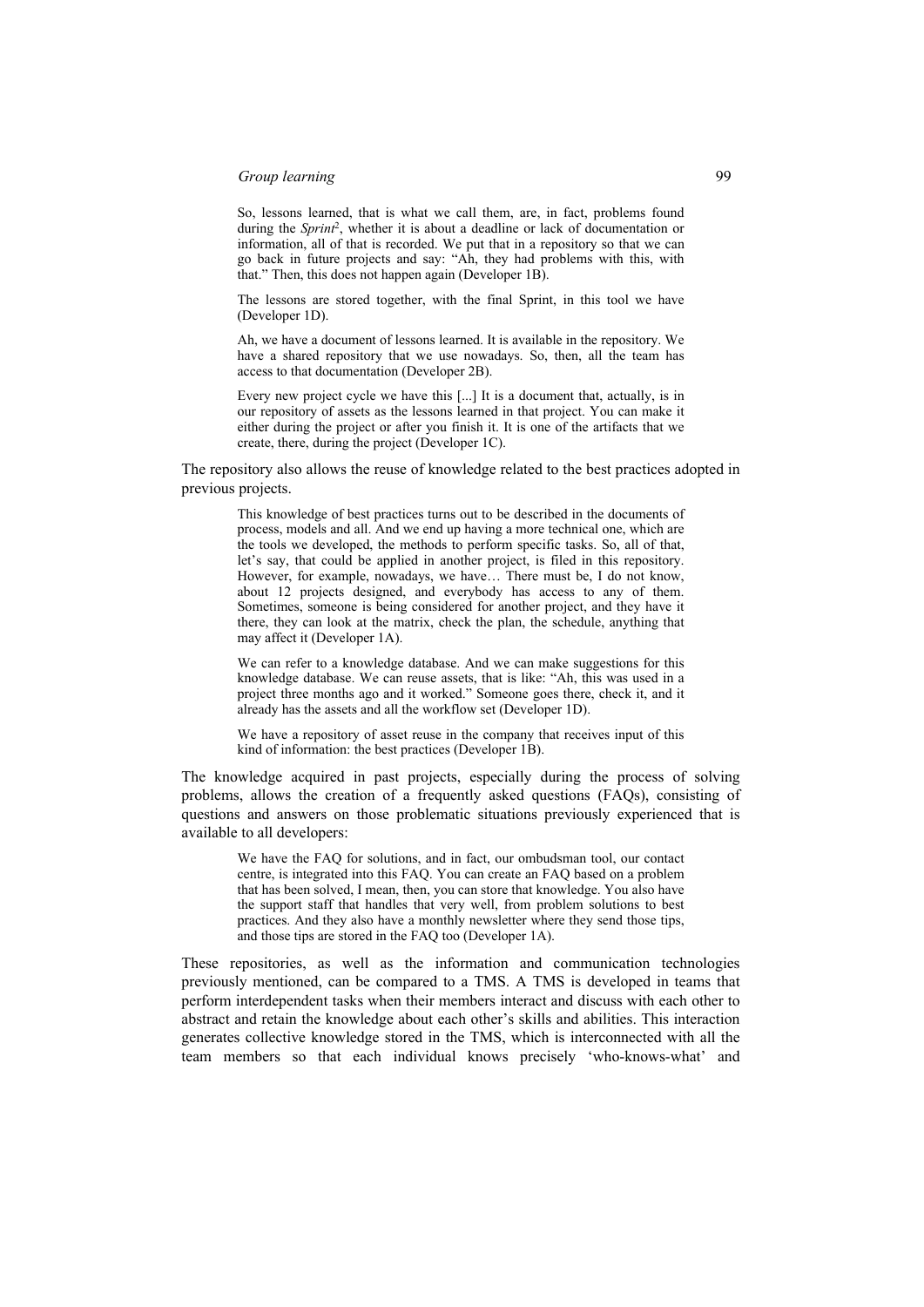'who-can-do-what'. Thus, the team will be able to know who is supposed to act in certain situations, in addition to better coordinate task performance.

Therefore, the asset repositories contribute to the sharing of knowledge related to the standard process and to the developers' job, which allows the team to establish practical solutions in a short time. Furthermore, the storage and sharing of knowledge generated in past projects not only prevents the recurrence of errors but also allows the reuse of best practices.

## **4 Conclusions**

Regarding the first specific objective that aims to understand and describe the learning process in teams that perform interdependent tasks, the results showed that this phenomenon occurs in SDOs mainly when the individuals interact by sharing information, reasoning and results through information and communication technologies. This kind of interaction, which allows the development of a collective knowledge referring to the standards, strategies and premises that determine how the task should be performed, will generate a repertoire of common knowledge similar to a TMS, as all the team members can access this knowledge that is stored in the shared 'memory' of the team.

Thus, all the members will know exactly 'who-knows-what' and 'who-can-do-what', ensuring the success of the task once the team will be able to know when a member should use his specific skills, when the task methodology should be modified for better performance, besides performing projects in a shorter time, as it will not be necessary to have lengthy discussions about what to do or who should be in charge.

As for the second specific objective, which aims to understand and describe how developers apply the resources and infrastructures available in these organisations for their learning, the results showed that the technological structure available, specifically collaborative information and communication technologies, are the primary resources applied in group learning, such as forums, Wikis, and data repertoires available in the intranet.

Therefore, this study has met its main objective by ascertaining that group learning occurs in SDOs when software experts share their individual knowledge, i.e., the knowledge their job is based on, besides the reasoning and the logic leading to their conclusions, and that are all analysed or even contested by the other team members. Learning occurs at this exact moment, as new knowledge is generated from the combination and analysis of personal meanings from the team members.

Moreover, the study results allowed the identification of CSF in these SDOs, which enhance the efficiency of the team learning process. As Allameh et al. (2014) explain, there is a great variety of reasons that can affect the relationship between the CSF in organisational learning, such as culture, IT, human resources management, and organisational structure.

The CSFs can be defined as "areas in which results will ensure successful affordable performance for the organization" (Rockart and Morton, 1984).

From left to right, the first rectangle represents the input of necessary elements to the learning process, here identified as the CSFs. Thus, the first CSF is knowledge sharing, which occurs when developers share their knowledge to make the team's knowledge about the task equal in order to obtain a satisfactory performance in the projects, once the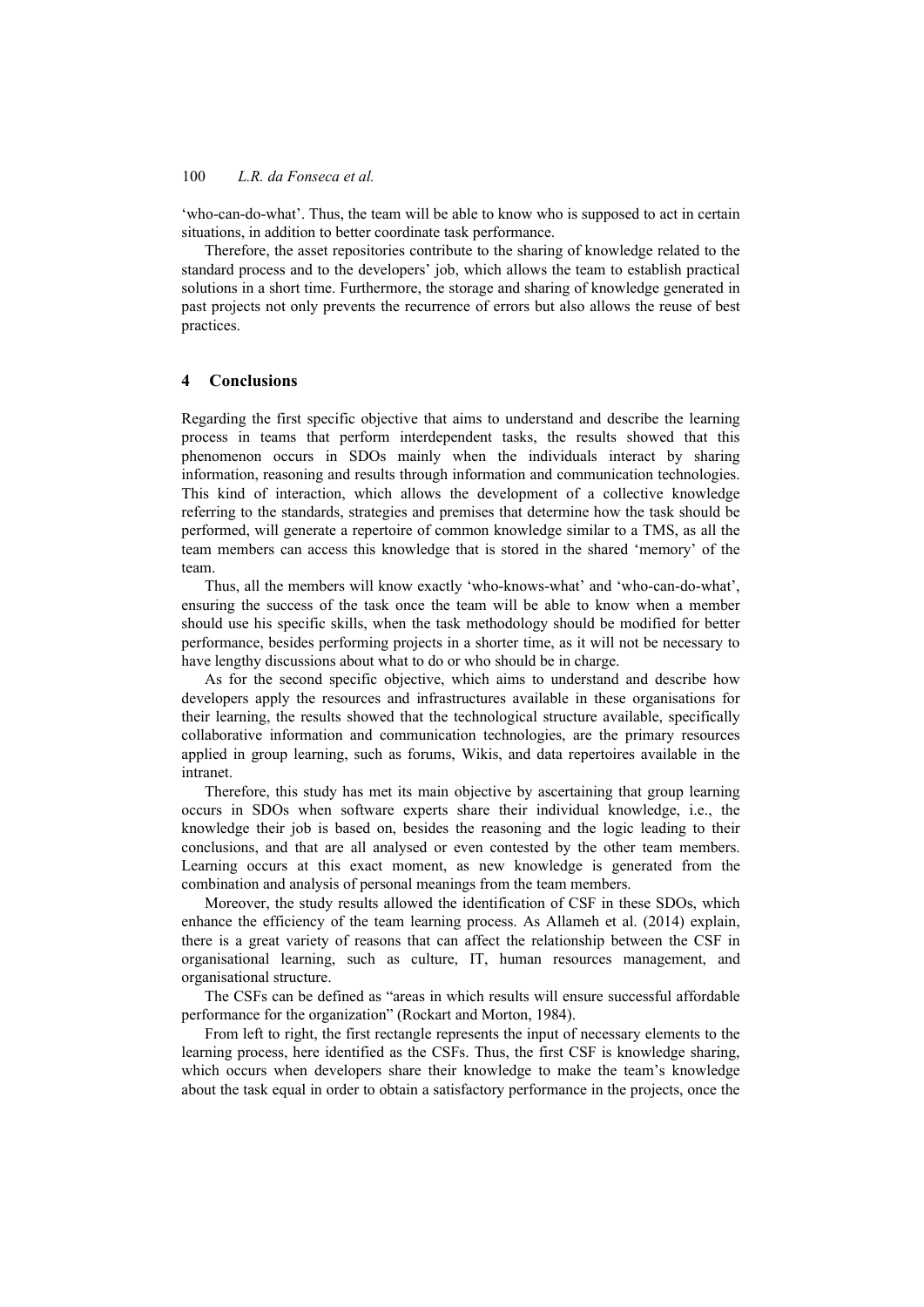activity of developing software must be performed in teams due to its task interdependency (Oumaya and Gharbi, 2017; Lin, 2018).





*Source:* Adapted from Fonseca et al. (2019)

The second CSF is about the fact that individuals build personal meanings that become accessible when they are shared through interaction. At that moment, the team assesses the reasoning and logic of those meanings, accepting them as valid or not. When a personal meaning is rejected, it is rebuilt by the team to generate better ideas and more effective actions. This joint reflection results in a collective meaning, shared by all team members. In organisations, collective meaning refers to the knowledge that determines how the task must be performed. It can be considered a 'glue' which allows the individuals to work together, in consonance with each other (Dixon, 1997, 1999; Adelopo et al., 2017; Abbariki et al., 2017; Oumaya and Gharbi, 2017; Raelin, 2018).

The third CSF can be identified when the team uses information and communication technologies that allow the interaction and sharing of knowledge. Through these technologies, developers express their ideas and experience with each other, contributing not only to the establishment of a collective meaning, but also to the storage and reuse of the 'useful' knowledge in future situations (Dixon, 1997, 1999; Baborska-Narozny et al., 2017; Lin, 2018).

The results showed that SDOs determine that both the knowledge acquired during projects and the knowledge related to the standard process are stored in a repository so that all developers can access them (Silva et al., 2016; Lin, 2018).

The main documents stored, and which contribute to the teams' understanding of 'who-knows-what' and 'who-can-do-what', refer to the description of the standard process and the assignment mapping of each task.

The fourth CSF is related to the description of the standard process. It is believed they also contribute to the development of individual mental models of software experts. In individual learning, mental models are intimate images that allow people to understand how the world works. They establish which stored knowledge is relevant to a particular situation, influencing how people determine their actions and define their strategies for the environment in which they are.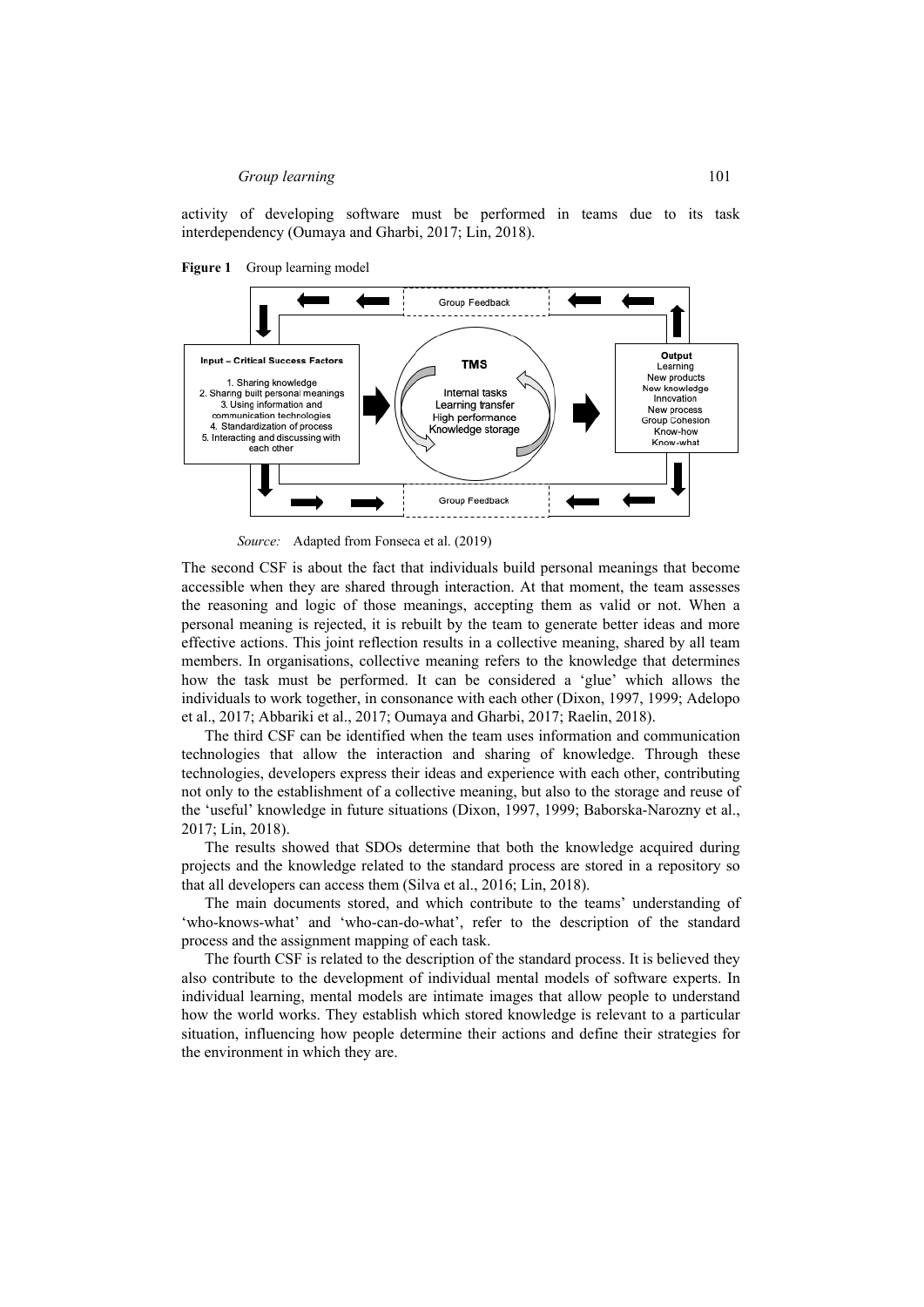A mental model is not a representation of reality itself, but rather how someone learns this reality, acting as a 'source-code' that manages the acquisition, retention, use and elimination of information and experiences (Kim, 1993).

For developers, the standard-process is the 'ideal one' to produce software. Thus, learning what must be done through those descriptions, the individual will be able to not only select and store the essential knowledge required to perform a task but also eliminate or discard those considered useless.

Therefore, a TMS is generated in software development teams from their use of information and communication technologies and data repositories that allow the interaction, communication, encoding, storage and retrieval of knowledge between their members.

Teams that perform interdependent tasks develop a TMS when their members interact and discuss with each other, thus becoming the fifth CSF, to abstract and retain the knowledge about each other's skills and abilities. Regarding the practical implications as to the contribution to the software industry, some developers still show a profile similar to the ones characteristic of the old teams that operated in the early days of programmed computer systems, described as learned people with highly individualist practices.

However, although software development is an individual activity, it also depends on the collective efforts of a team that will apply their different skills and knowledge in programming, design, database, and so forth, to create a computational artefact.

Therefore, the collaboration between developers is essential for the success of the projects, and in this context, SDOs must understand the factors conducive to group learning in the organisation for better performance. Furthermore, when consulting databases such as Science Direct, Scopus, Ebsco and Proquest, no empirical researches were aiming to understand how learning at group level occurs in SDOs based on the theoretical perspective addressed in this study, specifically in Brazilian SDOs.

As for the theoretical implications, the most significant and relevant contribution of this study refers to the proposed generic theoretical model, which can be applied in several SDO contexts, including in foreign countries.

### **References**

- Abbariki, M., Snell, R.S. and Easterby-Smith, M. (2017) 'Sharing or ignoring tacit knowledge? A comparison of collective learning routines at two sites', *Journal of General Management*, Vol. 42, No. 4, pp.57–67.
- ABES (2016) *Data about Brazilian Software Market*, Brazilian Association of Software Companies [online] http://central.abessoftware.com.br-/Content/UploadedFiles/Arquivos/Dados%202011/ ABES-Publicacao-Mercado-2015-digital.pdf (accessed 29 April 2016).
- Adelopo, I., Asante, J., Dart, E. and Rufai, I. (2017) 'Learning groups: the effects of group diversity on the quality of group reflection', *Accounting Education*, Vol. 26, Nos. 5–6, pp.553–575.
- Albertin, A.L. (1999) *Electronic Commerce: Model, Aspects and Contributions of its Application*, São Paulo, Atlas.
- Allameh, S.M., Rezaei, A. and Bagheri, M.M. (2014) 'The mediating role of organizational learning between knowledge management success factors and organizational innovation: a conceptual framework', *Journal of Comparative Neurology*, Vol. 2, No. 2, pp.1444–8939.
- Augar, N., Raitman, R. and Zhou, W. (2004) 'Teaching and learning online with Wikis', Paper published in the *Proceedings of 21st Australasian Society for Computers in Learning in Tertiary Education (ASCILITE) Conference*, Perth, 5–8 December.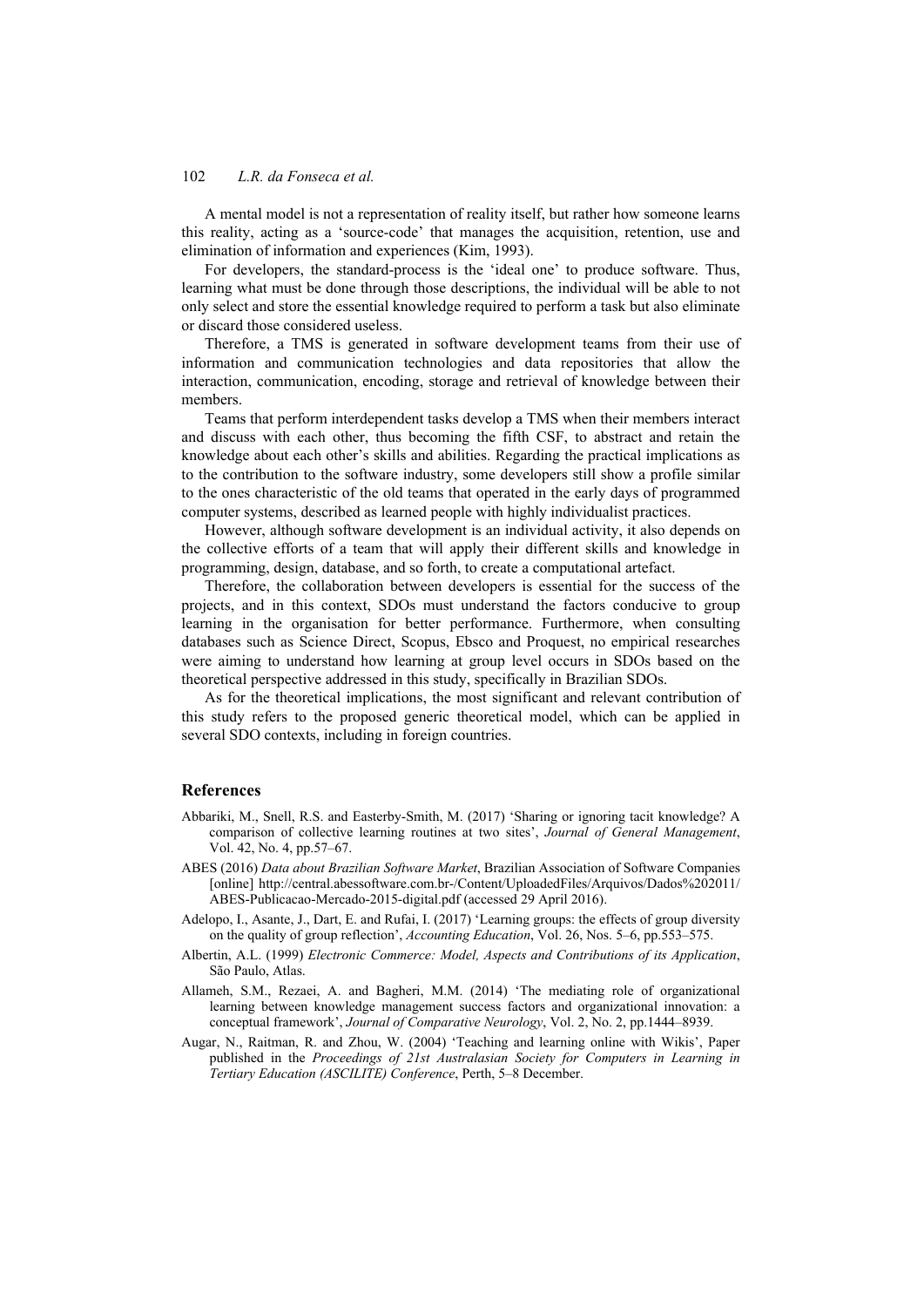- Baborska-Narozny, M., Stirling, E. and Stevenson, F. (2017) 'Exploring the efficacy of Facebook groups for collective occupant learning about using their homes', *American Behavioral Scientist*, Vol. 61, No. 7, pp.757–773.
- Berg, B.L. (2004) 'Methods for the social sciences', *Qualitative Research Methods for the Social Sciences*, Pearson Education, Boston.
- Chen, T.C.T. and Lin, C.W. (2019) 'An innovative yield learning model considering multiple learning sources and learning source interactions', *Computers and Industrial Engineering*, Vol. 131, pp.455–463 [online] https://www.sciencedirect.com/journal/computers-andindustrial-engineering.
- Chuang, M-Y., Chen, C-J. and Lin, M-j.J. (2016) 'The impact of social capital on competitive advantage: the mediating effects of collective learning and absorptive capacity', *Management Decision*, Vol. 54, No. 6, pp.1443–1463.
- Collins-Sussman, B., Fitzpatrick, B. and Pilato, C. (2007) *Version Control with Subversion: For Subversion 1.4*, TBA, California.
- Corniani, A.A. (2015) 'Cultural impacts within an enterprise due to ERP software deployment', *Caleidoscópio*, Vol. 1, No. 6, pp.61–75.
- Couto, A.B. (2007) 'CCMMI: integration of training models and systems maturity', *Ciência Moderna*.
- Day, G.S. (1994) 'Continuous learning about markets', *California Management Review*, Vol. 36, No. 4, pp.9–31.
- Dixon, N.M. (1997) 'The hallways of learning', *Organizational Dynamics*, Vol. 25, No. 4, pp.23–34.
- Edmondson, A.C., Dillon, J.R. and Roloff, K.S. (2007) '6 three perspectives on team learning: outcome improvement, task mastery, and group process', *The Academy of Management Annals*, Vol. 1, No. 1, pp.269–314.
- Elliott, T. and Pedler, M. (2018) 'Action learning', *Research and Practice*, Vol. 15, No. 1, pp.18–27.
- Ellis, A.P., Porter, C.O.L.H. and Wolverton, S.A. (20078) 'Learning to work together: an examination of transactive memory system development in teams', in *Work Group Learning*, pp.115–140, Psychology Press.
- Fonseca, L.R., Silva, M.R., Silva, S.W. and Pereira, G.M. (2019) 'Continuous-learning work environment: a study with developers in software development organizations', *Knowledge Management and E-Learning: An International Journal*, Vol. 11, No. 3, pp.281–303.
- Gibbs, G. (2009) *Qualitative Data Analysis: Qualitative Research Collection*, Bookman Editora, Porto Alegre.
- Godoy, A.S. (1995) 'Qualitative research: fundamental types', *Revista de Administração de Empresas*, Vol. 35, No. 3, pp.20–29.
- Gondal, A.M. and Khan, A. (2008) 'Impact of team empowerment on team performance: case of the telecommunications industry in Islamabad', *International Review of Business Research Papers*, Vol. 4, No. 5, pp.138–146.
- Gustafsson, J. (2017) *Single Case Studies vs. Multiple Case Studies: A Comparative Study*, Thesis, Halmstad University, Halmstad, Sweden.
- Hollingshead, A.B. (2001) 'Cognitive interdependence and convergent expectations in transactive memory', *Journal of Personality and Social Psychology*, Vol. 81, No. 6, p.1080.
- Huckman, R.S., Staats, B.R. and Upton, D.M. (2009) 'Team familiarity, role experience, and performance: evidence from Indian software services', *Management Science*, Vol. 55, No. 1, pp.85–100.
- Kim, D.H. (1993) 'The link between individual and organizational learning', *Sloan Management Review*, Vol. 35, No. 1, pp.37–50.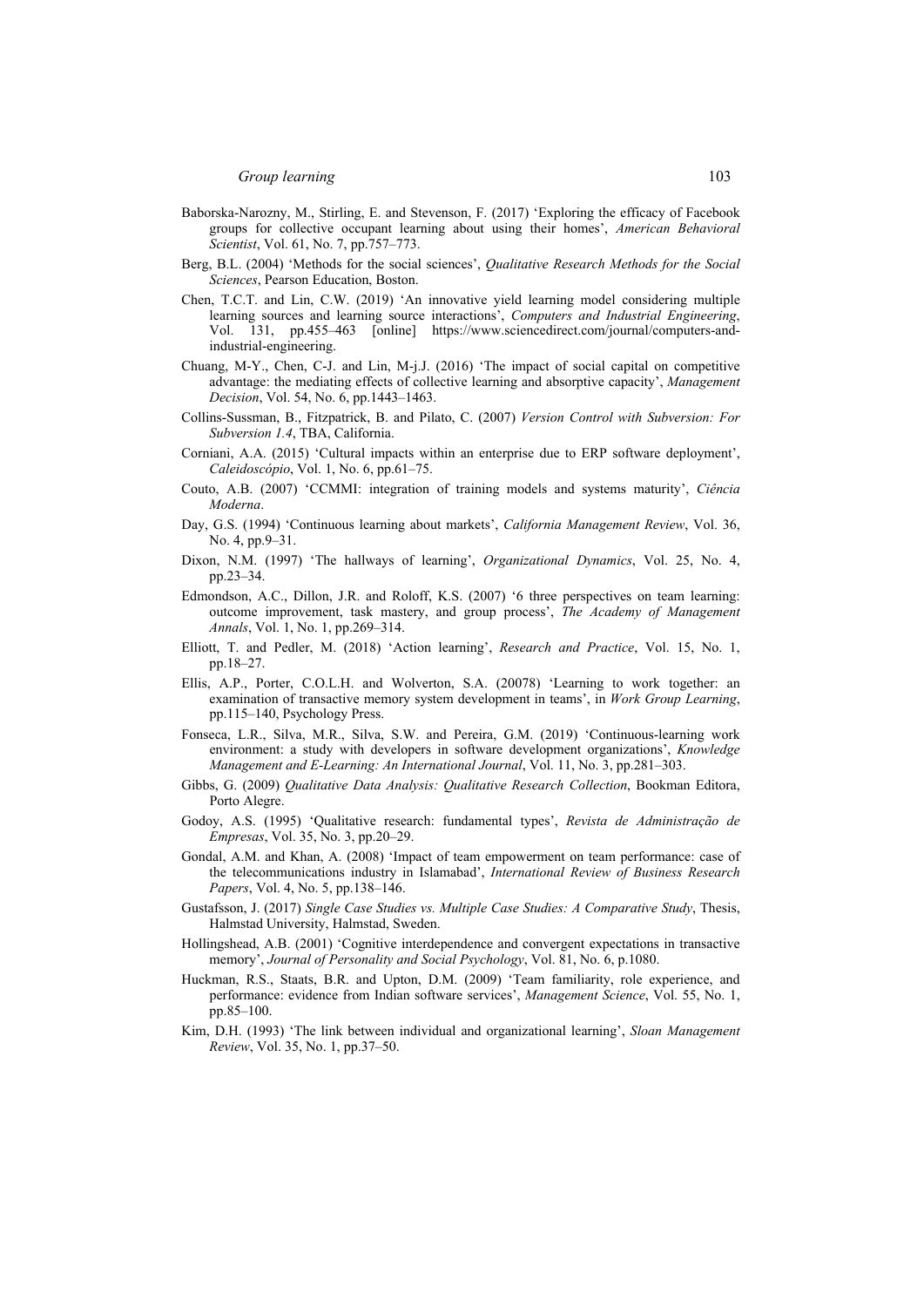- Kozlowski, S.W. and Bell, B.S. (2008) 'Team learning, development, and adaptation', in Sessa, V.I. and London, M. (Eds.): *Work Group Learning: Understanding, Improving and Assessing How Groups Learn in Organizations*, pp.15–44, Erlbaum, Mahwah, NJ.
- Levy, J.S. (2008) 'Case studies: types, designs, and logics of inference', *Conflict Management and Peace Science*, Vol. 25, No. 1, pp.1–18.
- Lewis, K., Lange, D. and Gillis, L. (2005) 'Transactive memory systems, learning, and learning transfer', *Organization Science*, Vol. 16, No. 6, pp.581–598.
- Liang, D.W., Moreland, R. and Argote, L. (1995) 'Group versus individual training and group performance: the mediating role of transactive memory', *Personality and Social Psychology Bulletin*, Vol. 21, No. 4, pp.384–393.
- Lin, J.W. (2018) 'Effects of an online team project-based learning environment with group awareness and peer evaluation on socially shared regulation of learning and self-regulated learning', *Behaviour & Information Technology*, Vol. 37, No. 5, pp.445–461.
- Marks, A. and Lockyer, C. (2004) 'Producing knowledge: the use of the project team as a vehicle for knowledge and skill acquisition for software employees', *Economic and Industrial Democracy*, Vol. 25, No. 2, pp.219–245.
- Maurer, T.J., Pierce, H.R. and Shore, L.M. (2002) 'Perceived beneficiary of employee development activity: a three-dimensional social exchange model', *Academy of Management Review*, Vol. 27, No. 3, pp.432–444.
- Mill, D.R.S. (2006) *Distance Education and Virtual Teaching Work: About Technology, Spaces, Times, Social Relations of Sex and Collectivity in the Media Age*, Doctoral dissertation, 252pp, Belo Horizonte: FAe/UFMG, Tese de doutorado em Educação.
- Moreland, R.L. and Myaskovsky, L. (2000) 'Exploring the performance benefits of group training: transactive memory or improved communication?', *Organizational Behavior and Human Decision Processes*, Vol. 82, No. 1, pp.117–133.
- Niasi, M. (2009) 'Software process improvement implementation: avoiding critical barriers', *CROSSTALK. The Journal of Defense Software Engineering*, Vol. 22, No. 1, pp.24–27.
- Oumaya, S. and Gharbi, L. (2017) 'Individual and collective absorptive capacities of new external knowledge: the case of Tunisian small and medium-sized enterprises (SMEs)', *International Journal of Technology Management & Sustainable Development*, Vol. 16, No. 3, pp.209–227.
- Perez, M.M. and Famá, R. (2015) 'Strategic characteristics of intangible assets and economic performance of the company', *Unisanta Law and Social Science*, Vol. 4, No. 2, pp.107–123.
- Raelin, J.A. (2018) 'What are you afraid of: collective leadership and its learning implications', *Management Learning*, Vol. 49, No. 1, pp.59–66.
- Raes, E., Kyndt, E., Decuyper, S., Van den Bossche, P. and Dochy, F. (2015) 'An exploratory study of group development and team learning', *Human Resource Development Quarterly*, Vol. 26, No. 1, pp.5–30.
- Rockart, J.F. and Morton, M.S. (1984) 'Implications of changes in information technology for corporate strategy', *Interfaces*, Vol. 14, No. 1, pp.84–95.
- Sawyer, R.K. (2004) 'Creative teaching: collaborative discussion as disciplined improvisation', *Educational Researcher*, Vol. 33, No. 2, pp.12–20.
- Sessa, V.I. and London, M. (2008) *Work Group Learning: Understanding, Improving and Assessing How Groups Learn in Organizations*, Psychology Press, New York.
- Silva, M.R., da Silva, C.C., da Fonseca, L.R. and da Silva, L.C. (2016) 'The transactive memory system and group learning', *Revista de Administração FACES Journal*, Vol. 15, No. 2, pp.47–65.
- Tidd, J. and Bessant, J. (2015) *Gestão da inovação-5*, Bookman Editora, Porto Alegre.
- Tindale, R.S., Stawiski, S. and Jacobs, E. (2008) 'Shared cognition and group learning', in *Work Group Learning*, pp.97–114, Psychology Press, New York.
- Tonini, A.C., de Carvalho, M.M. and de Mesquita Spinola, M. (2008) 'Contribution of quality and maturity models in software process improvement', *Production*, Vol. 18, No. 2, pp.275–286.